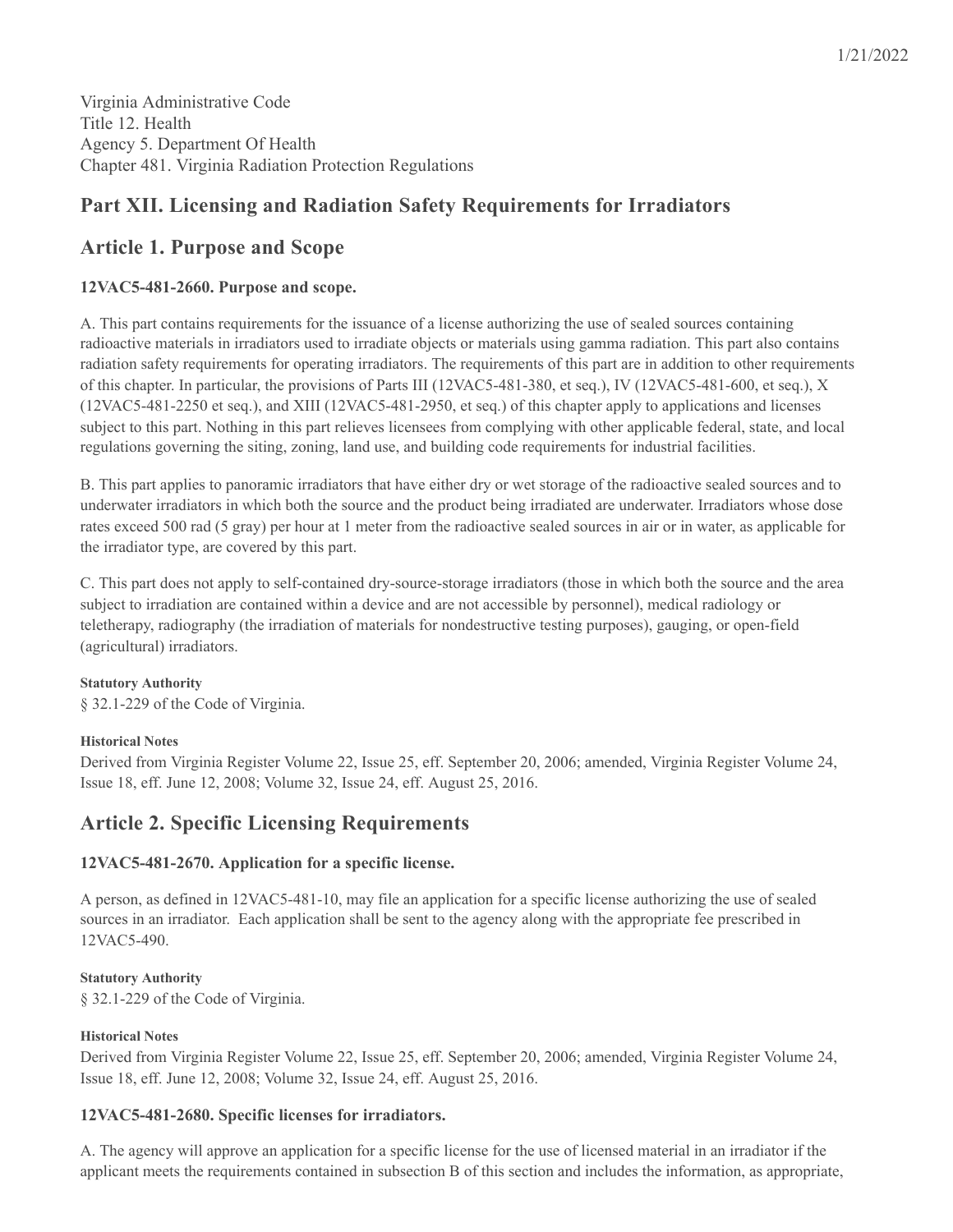from subsections C through I of this section.

B. The applicant shall satisfy the general requirements specified in 12VAC5-481-450 and the requirements contained in this part.

C. The application shall describe the training provided to the irradiator operators including:

1. Classroom training;

2. On-the-job training or simulator training;

3. Safety reviews;

4. Means employed by the applicant to test each operator's understanding of the agency regulations and licensing requirements and the irradiator operating and emergency procedures; and

5. Minimum training and experience of personnel who may provide training.

D. The application shall include the outline of the written operating and emergency procedures listed in the 12VAC5- 481-2840 that describes the radiation safety aspects of the procedures.

E. The application shall describe the organizational structure for managing the irradiator, specifically the radiation safety responsibilities and authorities of the radiation safety officer and those management personnel who have important radiation safety responsibilities or authorities. In particular, the application shall specify who, within the management structure, has the authority to stop unsafe operations. The application shall also describe the training and experience required for the position of radiation safety officer.

F. The application shall include a description of the access control systems required by 12VAC5-481-2730, the radiation monitors required by 12VAC5-481-2760, the method of detecting leaking sources required by 12VAC5-481-2870 including the sensitivity of the method, and a diagram of the facility that shows the locations of all required interlocks and radiation monitors.

G. If the applicant intends to perform leak testing of dry-source-storage sealed sources, the applicant shall establish procedures for leak testing and submit a description of these procedures to the agency. The description shall include:

1. Instruments to be used;

2. Methods of performing the analysis; and

3. Pertinent experience of the individual who analyzes the samples.

H. If licensee personnel are to load or unload sources, the applicant shall describe the qualifications and training of the personnel and the procedures to be used. If the applicant intends to contract for source loading or unloading at its facility, the loading or unloading shall be done by an organization specifically licensed by the agency, NRC, or another agreement state to load or unload irradiator sources.

I. The applicant shall describe the inspection and maintenance checks, including the frequency of the checks required by 12VAC5-481-2880.

## **Statutory Authority**

§ 32.1-229 of the Code of Virginia.

## **Historical Notes**

Derived from Virginia Register Volume 22, Issue 25, eff. September 20, 2006; amended, Virginia Register Volume 24, Issue 18, eff. June 12, 2008; Volume 32, Issue 24, eff. August 25, 2016.

## **12VAC5-481-2690. Commencement of construction.**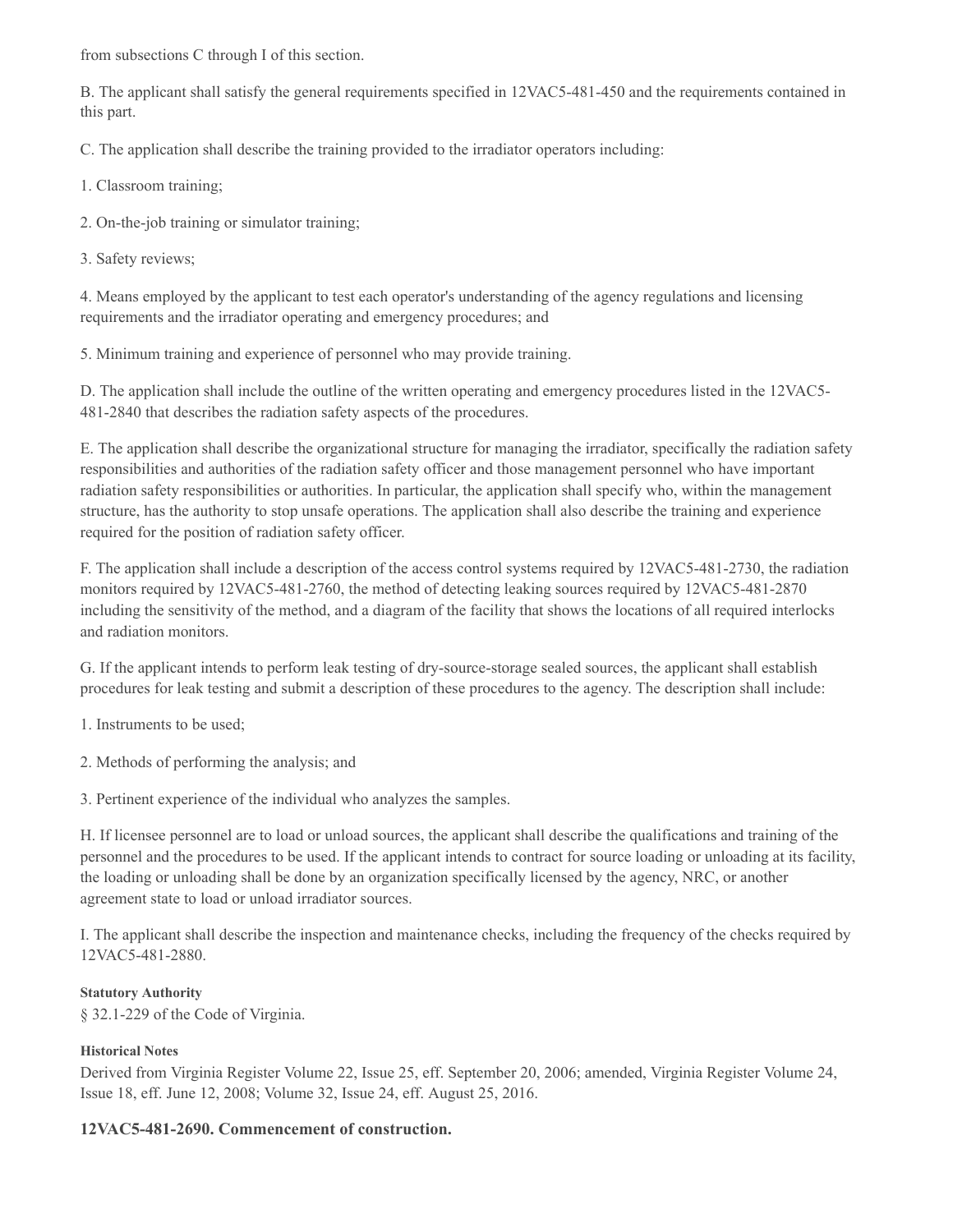Commencement of construction of a new irradiator may occur prior to the submission to the agency of both an application for a license for the irradiator and the fee required by 12VAC5-490. Any activities undertaken prior to the issuance of a license are entirely at the risk of the applicant and have no bearing on the issuance of a license. Commencement of construction, as defined in 12VAC5-481-10, may include non-construction activities if the activity has a reasonable nexus to radiological safety and security.

#### **Statutory Authority**

§ 32.1-229 of the Code of Virginia.

#### **Historical Notes**

Derived from Virginia Register Volume 22, Issue 25, eff. September 20, 2006; amended, Virginia Register Volume 24, Issue 18, eff. June 12, 2008; Volume 32, Issue 24, eff. August 25, 2016.

## **12VAC5-481-2700. Applications for exemptions.**

A. The agency may, upon application of any interested person or upon its own initiative, grant any exemptions from the requirements in this part that it determines are authorized by law and will not endanger life or property or the common defense and security and are otherwise in the public interest.

B. Any application for a license or for amendment of a license authorizing use of a teletherapy-type unit for irradiation of materials or objects may include proposed alternatives for the requirements in this part. The agency will approve the proposed alternatives if the applicant provides adequate rationale for the proposed alternatives and demonstrates that it is likely to provide an adequate level of safety for workers and the public.

#### **Statutory Authority**

§ 32.1-229 of the Code of Virginia.

#### **Historical Notes**

Derived from Virginia Register Volume 22, Issue 25, eff. September 20, 2006; amended, Virginia Register Volume 24, Issue 18, eff. June 12, 2008; Volume 32, Issue 24, eff. August 25, 2016.

## **12VAC5-481-2710. Request for written statements.**

A. After the filing of an application, the agency may request further information necessary to enable the agency to determine whether the application shall be granted or denied.

B. Each license is issued with the condition that the licensee will, at any time before expiration of the license, upon the agency's request, submit written statements to enable the agency to determine whether the license shall be modified, suspended, or revoked.

## **Statutory Authority**

§ 32.1-229 of the Code of Virginia.

## **Historical Notes**

Derived from Virginia Register Volume 22, Issue 25, eff. September 20, 2006; amended, Virginia Register Volume 24, Issue 18, eff. June 12, 2008; Volume 32, Issue 24, eff. August 25, 2016.

# **Article 3. Design and Performance Requirements for Irradiators**

## **12VAC5-481-2720. Performance criteria for sealed sources.**

- A. Sealed sources installed after July 1, 1993, shall:
- 1. Have a certificate of registration issued by the NRC or another agreement state;
- 2. Be doubly encapsulated;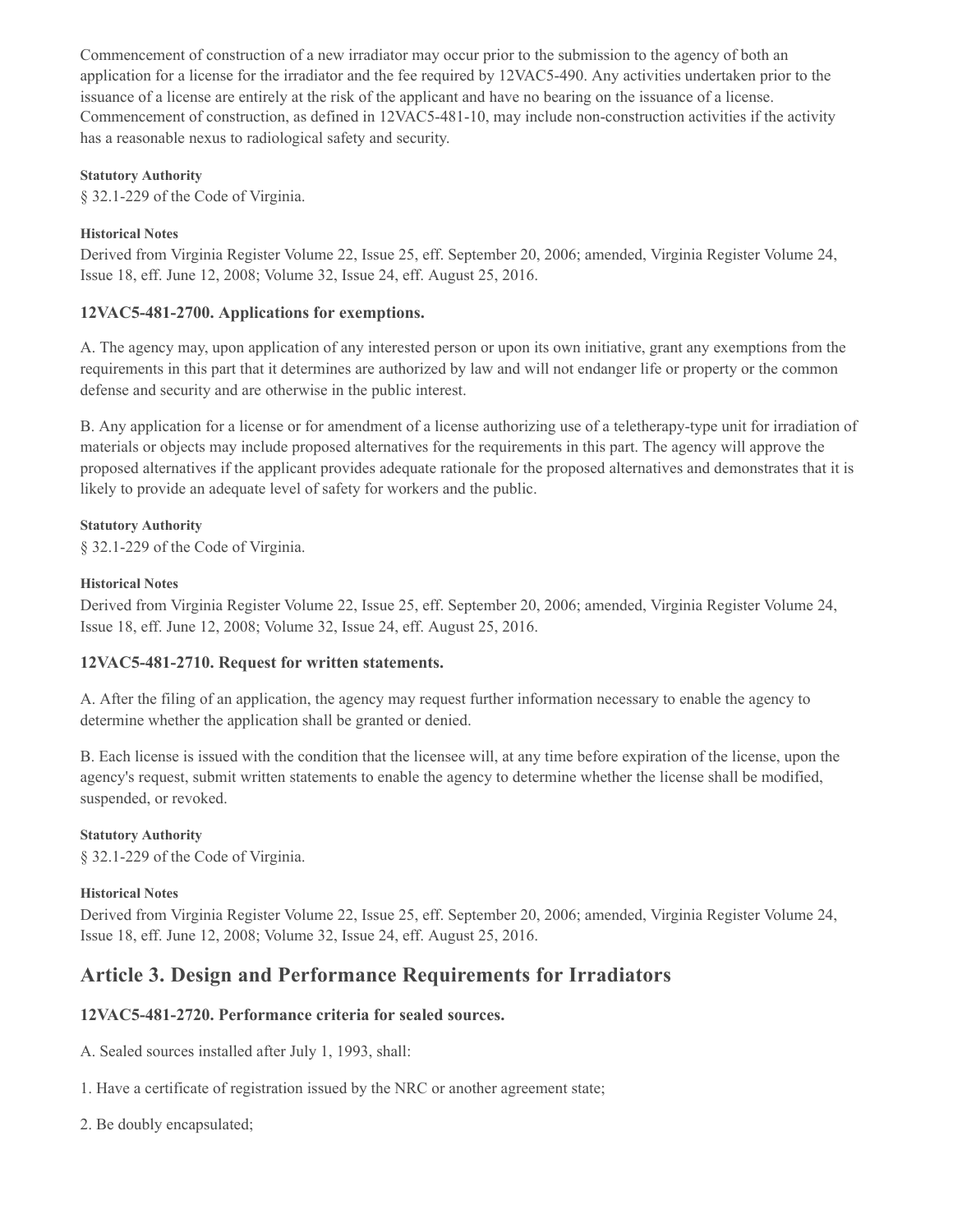3. Use radioactive material that is as nondispersible as practical and that is as insoluble as practical if the source is used in a wet-source-storage or wet-source-change irradiator;

4. Be encapsulated in a material resistant to general corrosion and to localized corrosion, such as 316L stainless steel or other material with equivalent resistance if the sources are for use in irradiator pools; and

5. In prototype testing of the sealed source, have been leak tested and found leak-free after each of the tests described in subsections B through G of this section.

B. The test source shall be held at -40ºC for 20 minutes, 600ºC for one hour, then be subjected to a thermal shock test with a temperature drop from 600ºC to 20ºC within 15 seconds.

C. The test source shall be twice subjected for at least five minutes to an external pressure (absolute) of 2 million newtons per square meter.

D. A 2-kilogram steel weight (2.5. centimeters in diameter) shall be dropped from a height of 1 meter onto the test source.

E. The test source shall be subjected three times for 10 minutes each to vibrations sweeping from 25 hertz to 500 hertz with a peak amplitude of five times the acceleration of gravity. In addition, each test source shall be vibrated for 30 minutes at each resonant frequency found.

F. A 50-gram weight and a pin (0.3 centimeter pin diameter) shall be dropped from a height of 1 meter onto the test source.

G. If the length of the source is more than 15 times larger than the minimum cross-sectional dimension, the test source shall be subjected to a force of 2000 newtons at its center equidistant from two support cylinders, the distance between which is 10 times the minimum cross-sectional dimension of the source.

#### **Statutory Authority**

§ 32.1-229 of the Code of Virginia.

## **Historical Notes**

Derived from Virginia Register Volume 22, Issue 25, eff. September 20, 2006; amended, Virginia Register Volume 24, Issue 18, eff. June 12, 2008; Volume 32, Issue 24, eff. August 25, 2016.

## **12VAC5-481-2730. Access control.**

A. Each entrance to a radiation room at a panoramic irradiator shall have a door or other physical barrier to prevent inadvertent entry of personnel if the sources are not in the shielded position. Product conveyor systems may serve as barriers as long as they reliably and consistently function as a barrier. It shall not be possible to move the sources out of their shielded position if the door or barrier is open. Opening the door or barrier while the sources are exposed shall cause the sources to return promptly to their shielded position. The personnel entrance door or barrier shall have a lock that is operated by the same key used to move the sources. The doors and barriers shall not prevent any individual in the radiation room from leaving.

B. In addition, each entrance to a radiation room at a panoramic irradiator shall have an independent backup access control to detect personnel entry while the sources are exposed. Detection of entry while the sources are exposed shall cause the sources to return to their fully shielded position and shall also activate a visible and audible alarm to make the individual entering the room aware of the hazard. The alarm shall also alert at least one other individual who is onsite of the entry. That individual shall be trained on how to respond to the alarm and prepared to promptly render or summon assistance.

C. A radiation monitor shall be provided to detect the presence of high radiation levels in the radiation room of a panoramic irradiator before personnel entry. The monitor shall be integrated with personnel access door locks to prevent room access when radiation levels are high. Attempted personnel entry while the monitor measures high radiation levels, shall activate the alarm described in subsection B of this section. The monitor may be located in the entrance (normally referred to as the maze) but not in the direct radiation beam.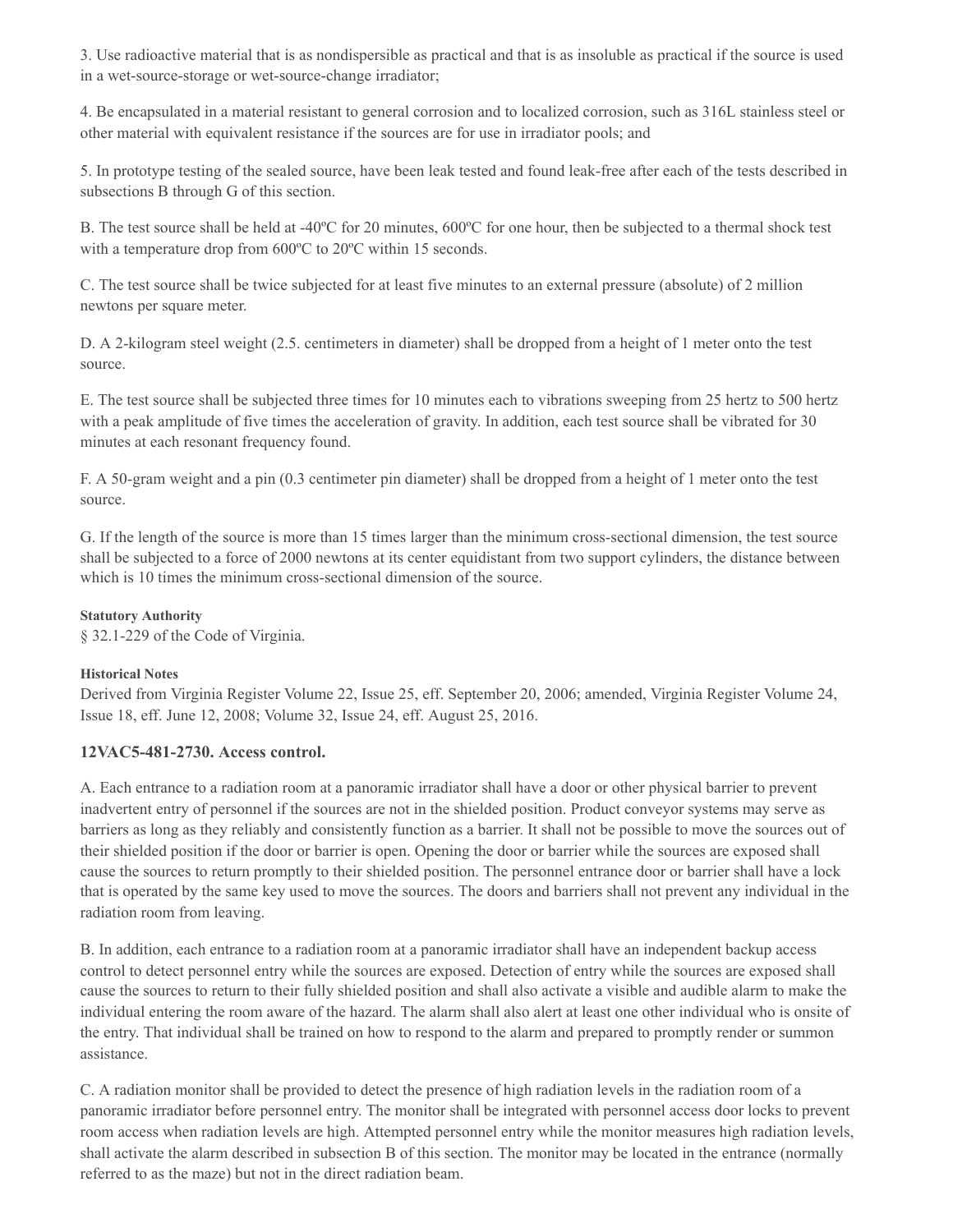D. Before the sources move from their shielded position in a panoramic irradiator, the source control shall automatically activate conspicuous visible and audible alarms to alert personnel in the radiation room that the sources will be moved from their shielded position. The alarms shall give individuals enough time to leave the room before the sources leave the shielded position.

E. Each radiation room at a panoramic irradiator shall have a clearly visible and readily accessible control that would allow an individual in the room to make the sources return to their fully shielded position.

F. Each radiation room of a panoramic irradiator shall contain a control that prevents the sources from moving from the shielded position unless the control has been activated and the door or barrier to the radiation room has been closed within a preset time after activation of the control.

G. Each entrance to the radiation room of a panoramic irradiator and each entrance to the area within the personnel access barrier of an underwater irradiator shall be posted as required by 12VAC5-481-860. Radiation postings for panoramic irradiators shall comply with the posting requirements of 12VAC5-481-860, except that signs may be removed, covered, or otherwise made inoperative when the sources are fully shielded.

H. If the radiation room of a panoramic irradiator has roof plugs or other movable shielding, it shall not be possible to operate the irradiator unless the shielding is in its proper location. This requirement may be met by interlocks that prevent operation if shielding is not placed properly or by an operating procedure requiring inspection of shielding before operating.

I. Underwater irradiators shall have a personnel access barrier around the pool which shall be locked to prevent access when the irradiator is not attended. Only operators and facility management may have access to keys to the personnel access barrier. There shall be an intrusion alarm to detect unauthorized entry when the personnel access barrier is locked. Activation of the intrusion alarm shall alert an individual (not necessarily on site) who is prepared to respond or summon assistance.

#### **Statutory Authority**

§ 32.1-229 of the Code of Virginia.

## **Historical Notes**

Derived from Virginia Register Volume 22, Issue 25, eff. September 20, 2006; amended, Virginia Register Volume 24, Issue 18, eff. June 12, 2008; Volume 32, Issue 24, eff. August 25, 2016.

## **12VAC5-481-2740. Shielding.**

A. The radiation dose rate in areas that are normally occupied during operation of a panoramic irradiator may not exceed 2 mrem (0.02 mSv) per hour at any location 30 centimeters or more from the wall of the room when the sources are exposed. The dose rate shall be averaged over an area not to exceed 100 square cm having no linear dimension greater than 20 centimeters. Areas where the radiation dose rate exceeds 2 mrem (0.02 mSv) per hour shall be locked, roped off, or posted.

B. The radiation dose at 30 centimeters over the edge of the pool of a pool irradiator may not exceed 2 mrem (0.02 mSv) per hour when the sources are in the fully shielded position.

C. The radiation dose rate at 1 meter from the shield of a dry-source-storage panoramic irradiator may not exceed 2 mrem (0.02 mSv) per hour and at 5 centimeters from the shield may not exceed 20 mrem (0.2 mSv) per hour.

#### **Statutory Authority**

§ 32.1-229 of the Code of Virginia.

## **Historical Notes**

Derived from Virginia Register Volume 22, Issue 25, eff. September 20, 2006; amended, Virginia Register Volume 24, Issue 18, eff. June 12, 2008; Volume 32, Issue 24, eff. August 25, 2016.

## **12VAC5-481-2750. Fire protection.**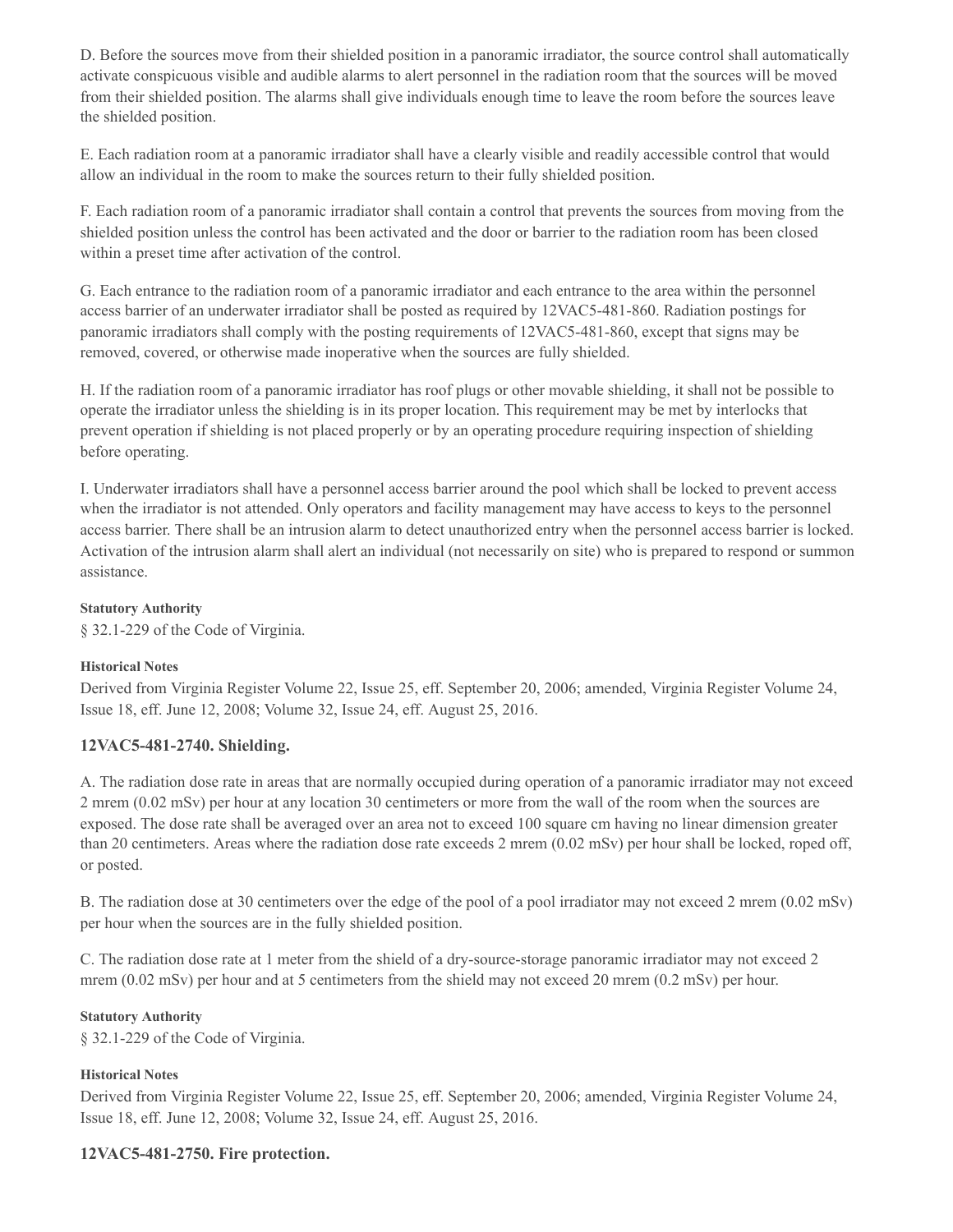A. The radiation room at panoramic irradiator shall have heat and smoke detectors. The detectors shall activate an audible alarm. The alarm shall be capable of alerting a person who is prepared to summon assistance promptly. The sources shall automatically become fully shielded if a fire is detected.

B. The radiation room at a panoramic irradiator shall be equipped with a fire extinguishing system capable of extinguishing a fire without the entry of personnel into the room. The system for the radiation room shall have a shut-off valve to control flooding into unrestricted areas.

#### **Statutory Authority**

§ 32.1-229 of the Code of Virginia.

#### **Historical Notes**

Derived from Virginia Register Volume 22, Issue 25, eff. September 20, 2006; amended, Virginia Register Volume 24, Issue 18, eff. June 12, 2008; Volume 32, Issue 24, eff. August 25, 2016.

## **12VAC5-481-2760. Radiation monitors.**

A. Irradiators with automatic product conveyor systems shall have a radiation monitor with an audible alarm located to detect loose radioactive sources that are carried toward the product exit. If the monitor detects a source, an alarm shall sound and product conveyors shall stop automatically. The alarm shall be capable of alerting an individual in the facility who is prepared to summon assistance. Underwater irradiators in which the product moves within an enclosed stationary tube are exempt from this requirement.

B. Underwater irradiators that are not in a shielded radiation room shall have a radiation monitor over the pool to detect abnormal radiation levels. The monitor shall have an audible alarm and a visible indicator at entrances to the personnel access barrier around the pool. The alarm shall be capable of alerting an individual who is prepared to respond promptly.

#### **Statutory Authority**

§ 32.1-229 of the Code of Virginia.

#### **Historical Notes**

Derived from Virginia Register Volume 22, Issue 25, eff. September 20, 2006; amended, Virginia Register Volume 24, Issue 18, eff. June 12, 2008; Volume 32, Issue 24, eff. August 25, 2016.

## **12VAC5-481-2770. Control of source movement.**

A. The mechanism that moves the sources of a panoramic irradiator shall require a key to actuate. Actuation of the mechanism shall cause an audible signal to indicate that the sources are leaving the shielded position. Only one key may be in use at any time, and only operators or facility management may possess it. The key shall be attached to a portable radiation survey meter by a chain or cable. The lock for source control shall be designed so that the key may not be removed if the sources are in an unshielded position. The door to the radiation room shall require the same key.

B. The console of a panoramic irradiator shall have source position indicator that indicates when the sources are in the fully shielded position, when they are in transit, and when the sources are exposed.

C. The control console of a panoramic irradiator shall have a control that promptly returns the sources to the shielded position.

D. Each control for a panoramic irradiator shall be clearly marked as to its function.

#### **Statutory Authority**

§ 32.1-229 of the Code of Virginia.

#### **Historical Notes**

Derived from Virginia Register Volume 22, Issue 25, eff. September 20, 2006; amended, Virginia Register Volume 24, Issue 18, eff. June 12, 2008; Volume 32, Issue 24, eff. August 25, 2016.

## **12VAC5-481-2780. Irradiator pools.**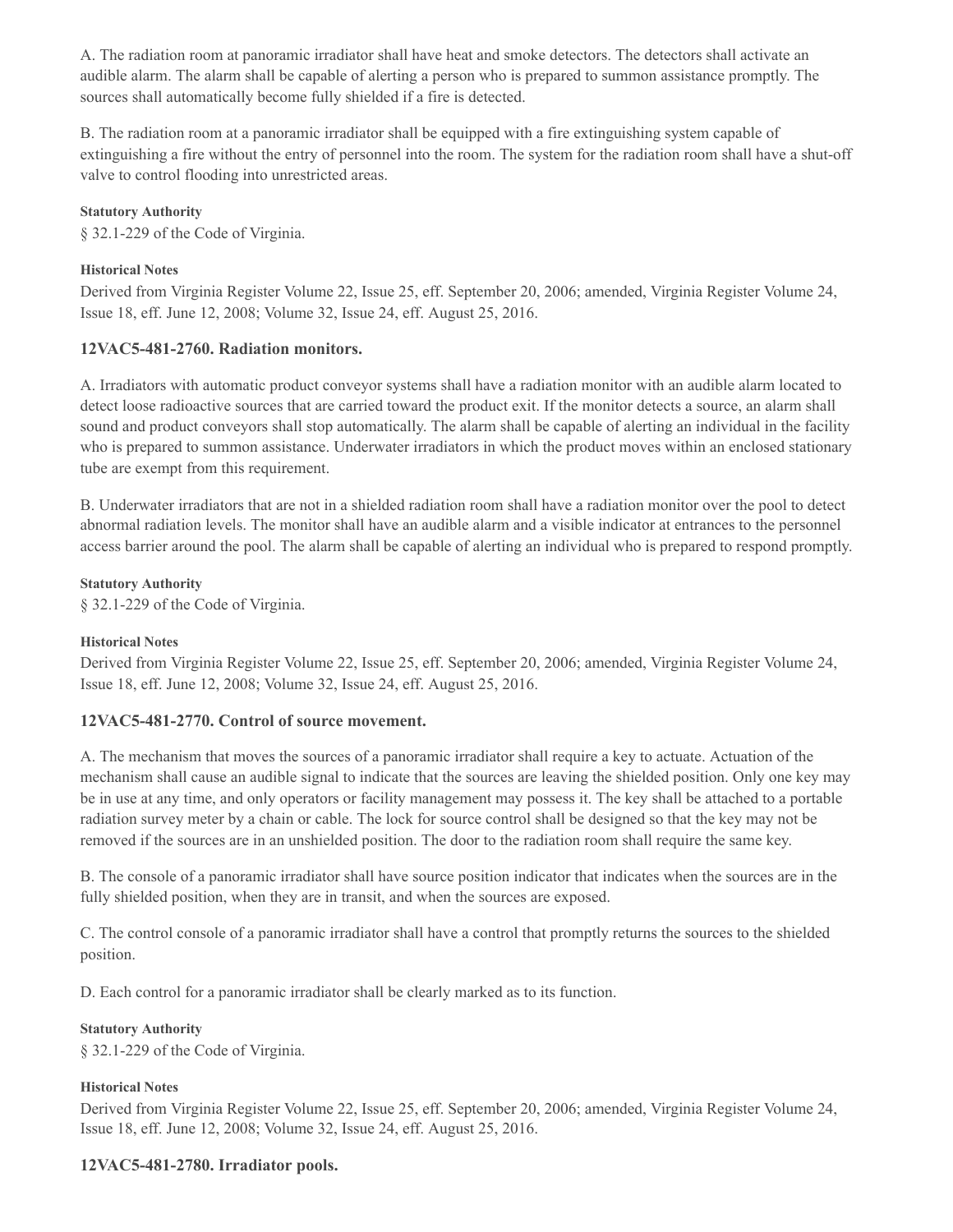A. For licenses initially issued after July 1, 1993, irradiator pools shall have a method to safely store the sources during repairs of the pool and either:

1. Have a watertight stainless steel liner or a liner metallurgically compatible with other components in the pools; or

2. Be constructed so that there is a low likelihood of substantial leakage and have a surface designed to facilitate decontamination.

B. For licenses initially issued after July 1, 1993, irradiator pools shall have no outlets more than 0.5 meter below the normal low water level that could allow water to drain out of the pool. Pipes that have intakes more than 0.5 meter below the normal low water level and that could act as siphons shall have siphon breakers to prevent siphoning of pool water.

C. A means shall be provided to replenish water losses from the pool.

D. A visible indicator shall be provided in a clearly visible location to indicate if the pool water level is below the normal low water level or above the normal high water level.

E. Irradiator pools shall be equipped with a purification system designed to be capable of maintaining the water during normal operation at a conductivity of 20 microsiemens per centimeter or less and with a clarity so that the sources can be seen clearly.

F. A physical barrier, such as a railing or cover, shall be used around or over irradiator pools during normal operation to prevent personnel from accidentally falling into the pool. The barrier may be removed during maintenance, inspection, and service operations.

G. If long-handled tools or poles are used in irradiator pools, the radiation dose rate on the handling areas of the tools may not exceed 2 mrem (0.02 mSv) per hour.

#### **Statutory Authority**

§ 32.1-229 of the Code of Virginia.

#### **Historical Notes**

Derived from Virginia Register Volume 22, Issue 25, eff. September 20, 2006; amended, Virginia Register Volume 24, Issue 18, eff. June 12, 2008; Volume 32, Issue 24, eff. August 25, 2016.

#### **12VAC5-481-2790. Source rack protection.**

If the product to be irradiated moves on a product conveyor system, the source rack and the mechanism that moves the rack shall be protected by a barrier or guides to prevent products and product carriers from hitting or touching the rack or mechanism.

#### **Statutory Authority**

§ 32.1-229 of the Code of Virginia.

#### **Historical Notes**

Derived from Virginia Register Volume 22, Issue 25, eff. September 20, 2006; amended, Virginia Register Volume 24, Issue 18, eff. June 12, 2008; Volume 32, Issue 24, eff. August 25, 2016.

#### **12VAC5-481-2800. Power failures.**

A. If electrical power at a panoramic irradiator is lost for longer than 10 seconds, the sources shall automatically return to the shielded position.

B. The lock on the door of the radiation room of a panoramic irradiator may not be deactivated by a power failure.

C. During a power failure, the area of any irradiator where sources are located may be entered only when using an operable and calibrated radiation survey meter.

#### **Statutory Authority**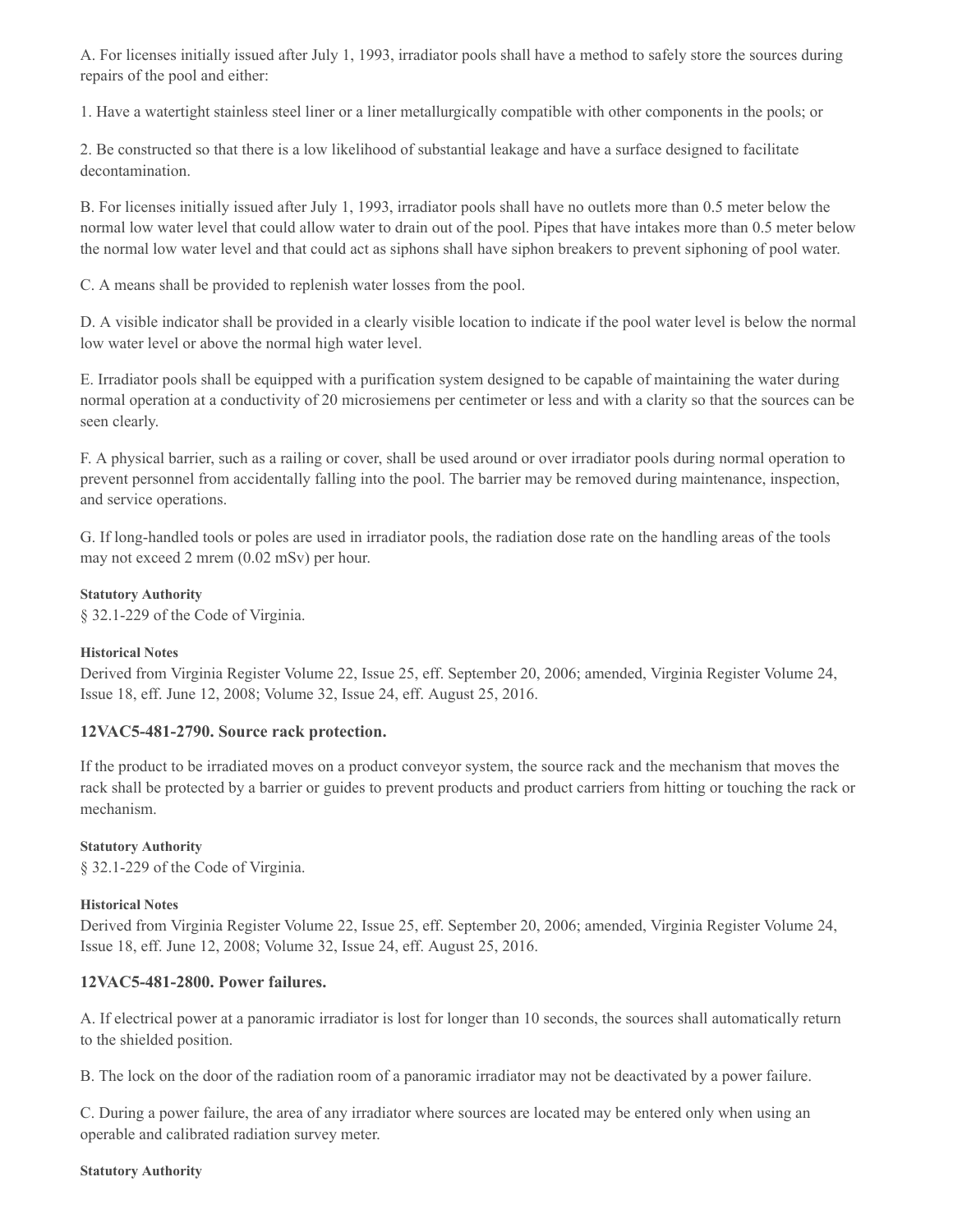§ 32.1-229 of the Code of Virginia.

#### **Historical Notes**

Derived from Virginia Register Volume 22, Issue 25, eff. September 20, 2006; amended, Virginia Register Volume 24, Issue 18, eff. June 12, 2008; Volume 32, Issue 24, eff. August 25, 2016.

## **12VAC5-481-2810. Design requirements.**

A. For all irradiators, licensees shall evaluate the location and sensitivity of the monitor to detect sources carried by the product conveyor system as required by 12VAC5-481-2760 A. Licensees shall verify that the product conveyor is designed to stop before a source on the product conveyor would cause a radiation overexposure to any person.

B. For panoramic irradiators:

1. Licensees shall design shielding walls to meet generally accepted building code requirements for reinforced concrete and design the walls, wall penetrations, and entrance ways to meet the radiation shielding requirements of 12VAC5-481- 2740. If the irradiator will use more than 5 million curies  $(2 \times 10^{17}$  Bq) of activity, licensees shall evaluate the effects of heating of the shielding walls by the irradiator sources.

2. Licensees shall design the foundation, with consideration given to soil characteristics, to ensure it is adequate to support the weight of the facility shield walls.

3. Licensees shall verify from the design and logic diagram that the access control system will meet the requirements of 12VAC5-481-2730.

4. Licensees shall verify that the number, locations, and spacing of the smoke and heat detectors are appropriate to detect fires and that the detectors are protected from mechanical and radiation damage. Licensees shall verify that the design of the fire extinguishing system provides the necessary discharge patterns, densities, and flow characteristics for complete coverage of the radiation room and that the system is protected from mechanical and radiation damage.

5. Licensees shall verify that the source rack will automatically return to the fully shielded position if offsite power is lost for more than 10 seconds.

6. Licensees shall verify that electrical wiring and electrical equipment in the radiation room are selected to minimize failures due to prolonged exposure to radiation.

7. Licensees shall determine that source rack drops due to loss of power will not damage the source rack and that source rack drops due to failure of cables (or alternate means of support) will not cause loss of integrity of sealed sources.

8. Licensees shall review the design of the mechanism that moves the sources to assure that the likelihood of a struck source is low and that, if the rack sticks, a means exists to free it with minimal risk to personnel.

9. For panoramic irradiators to be built in seismic areas, licensees shall design the reinforced concrete radiation shields to retain their integrity in the event of an earthquake by designing to the seismic requirements of an appropriate source or local building codes, if current.

D. For pool irradiators:

1. Licensees shall design the pool to assure that it is leak resistant, that it is strong enough to bear the weight of the pool water and shipping casks, that a dropped cask would not fall on sealed sources, that all outlets or pipes meet the requirements of 12VAC5-481-2780 C, and that metal components are metallurgically compatible with other components in the pool.

2. Licensees shall verify that the design of the water purification system is adequate to meet the requirements of 12VAC5-481-2780 E. The system shall be designed so that water leaking from the system does not drain to unrestricted areas without being monitored.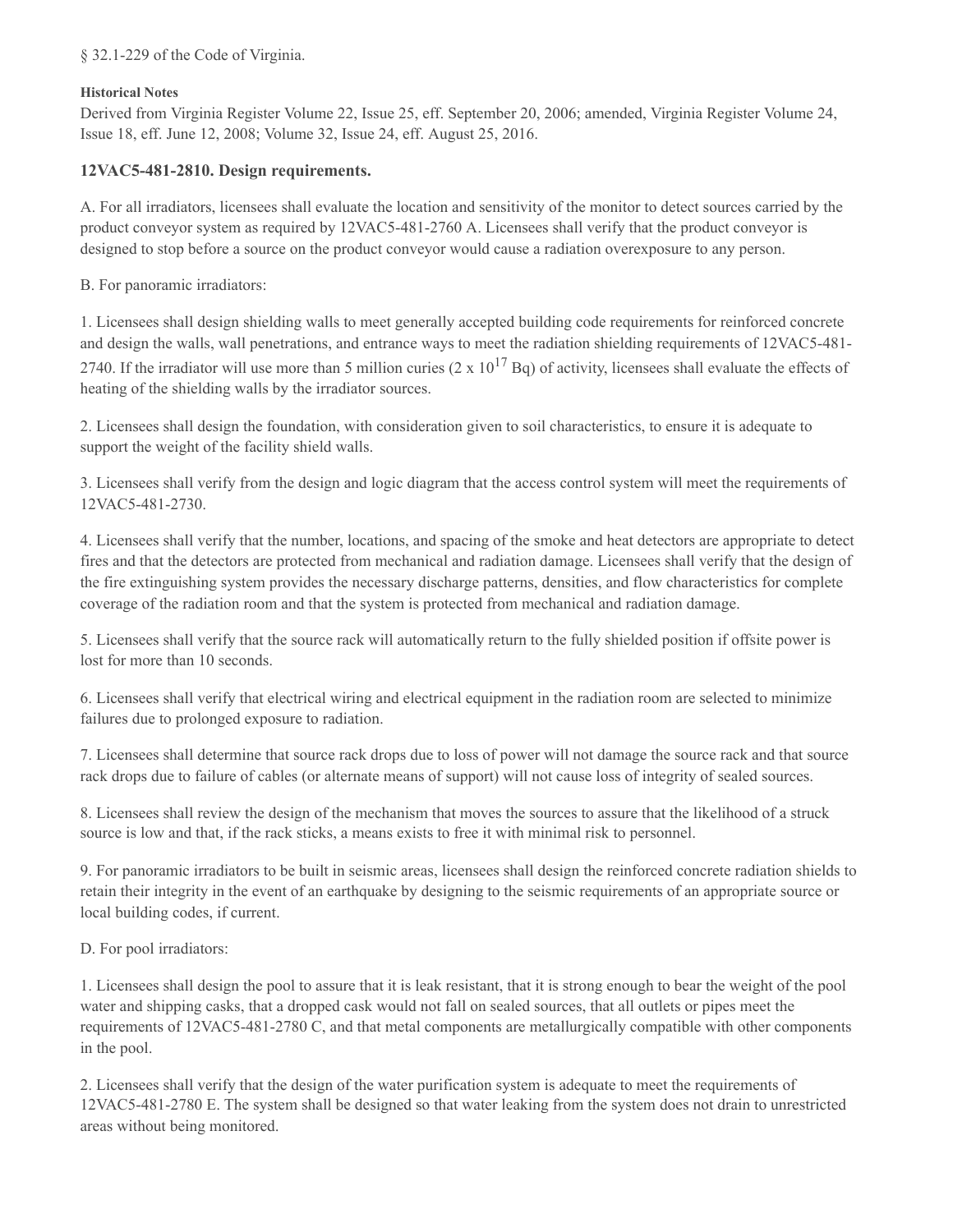3. Licensees shall verify that there are no crevices on the source or between the source and the source holders that would promote corrosion on a critical area of the source.

4. If licensees use radiation monitors to detect contamination under 12VAC5-481-2870 B, they shall verify that the design of radiation monitoring systems to detect pool contamination includes sensitive detectors located close to where contamination is likely to concentrate.

#### **Statutory Authority**

§ 32.1-229 of the Code of Virginia.

#### **Historical Notes**

Derived from Virginia Register Volume 22, Issue 25, eff. September 20, 2006; amended, Virginia Register Volume 24, Issue 18, eff. June 12, 2008; Volume 32, Issue 24, eff. August 25, 2016.

## **12VAC5-481-2820. Construction monitoring and acceptance testing.**

A. For all irradiators, licensees shall verify the proper operation of the monitor to detect sources carried on the product conveyor system and the related alarms and interlocks required by 12VAC5-481-2760 A.

B. For all irradiators with product conveyor systems, the licensee shall observe and test the operation of the conveyor system to assure that the requirements in 12VAC5-481-2790 are met for protection of the source rack and the mechanism that moves the rack; testing shall include tests of any limit switches and interlocks used to protect the source rack and mechanism that moves the rack from moving product carriers.

C. For panoramic irradiators:

1. Licensees shall monitor the construction of the shielding to verify that its construction meets design specifications and generally accepted building code requirements for reinforced concrete.

2. Licensees shall monitor the construction of the foundations to verify that their construction meets design specifications.

3. Licensees shall test the movement of the source racks for proper operation prior to source loading; testing shall include source rack lowering due to simulated loss of power.

4. Licensees shall test the completed access control system to assure that it functions as designed and that all alarms, controls, and interlocks work properly.

5. Licensees shall test the ability of the heat and smoke detectors to detect a fire, to activate alarms, and to cause the source rack to automatically become fully shielded. Licensees shall test the operability of the fire extinguishing system.

6. Licensees shall demonstrate that the source racks can be returned to their fully shielded positions without offsite power.

7. For panoramic irradiators that use a computer system to control the access control system, licensees shall verify that the access control system will operate properly if offsite power is lost and shall verify that the computer has security features that prevent an irradiator operator from commanding the computer to override the access control system when it is required to be operable.

8. Licensees shall verify that the electrical wiring and electrical equipment that were installed meet the design specifications.

D. For pool irradiators:

1. Licensees shall verify that the pool meets design specifications and shall test the integrity of the pool. Licensees shall verify that outlets and pipes meet the requirements of 12VAC5-481-2780 B.

2. Licensees shall verify that the water purification system, the conductivity meter, and the water level indicators operate properly.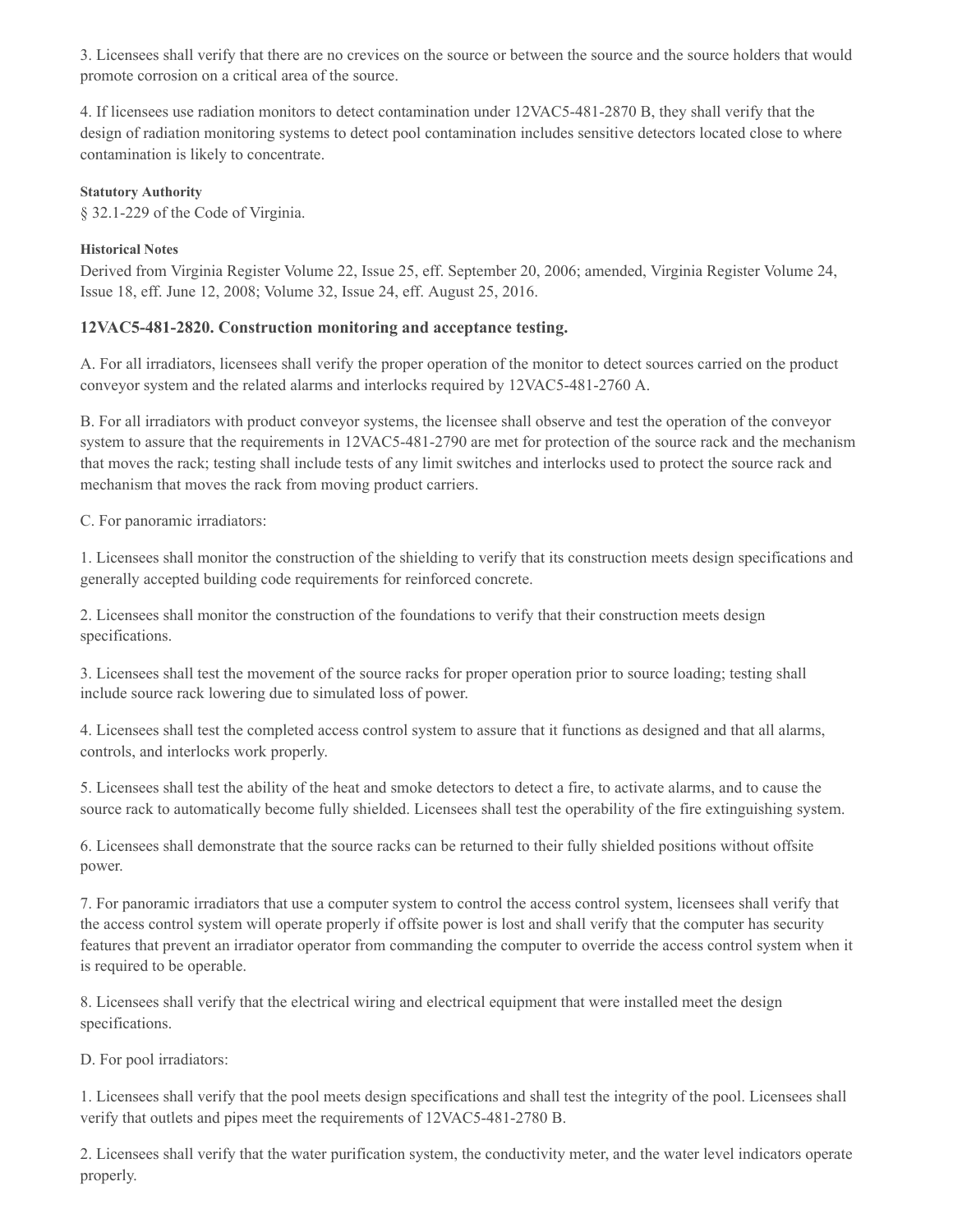3. Licensees shall verify the proper operation of the radiation monitors and the related alarm if used to meet 12VAC5- 481-2870 B.

E. For underwater irradiators, licensees shall verify the proper operation of the over-the-pool monitor, alarms, and interlocks required by 12VAC5-481-2760 B.

#### **Statutory Authority**

§ 32.1-229 of the Code of Virginia.

#### **Historical Notes**

Derived from Virginia Register Volume 22, Issue 25, eff. September 20, 2006; amended, Virginia Register Volume 24, Issue 18, eff. June 12, 2008; Volume 32, Issue 24, eff. August 25, 2016.

# **Article 4. Operation of Irradiators**

## **12VAC5-481-2830. Training.**

A. Before an individual is permitted to operate an irradiator without a supervisor present, the individual shall be instructed in:

1. The fundamentals of radiation protection applied to irradiators, including the differences between external radiation and radioactive contamination, units of radiation dose, agency dose limits, why large radiation doses shall be avoided, how shielding and access controls prevent large doses, how an irradiator is designed to prevent contamination, the proper use of survey meters and personnel dosimeters, other radiation safety features of an irradiator, and the basic function of the irradiator;

2. The requirements of Part X (12VAC5-481-2250 et seq.) and Part XII (12VAC5-481-2660 et seq.) of this chapter that are relevant to the irradiator;

3. The operation of the irradiator;

4. Those operating and emergency procedures listed in 12VAC5-481-2840 that the individual is responsible for performing; and

5. Case histories of accidents or problems involving irradiators.

B. Before an individual is permitted to operate an irradiator without a supervisor present, the individual shall pass a written test on the instruction received consisting primarily of questions based on the licensee's operating and emergency procedures that the individual is responsible for performing and other operations necessary to safely operate the irradiator without supervision.

C. Before an individual is permitted to operate an irradiator without a supervisor present, the individual shall have received on-the-job training or simulator training in the use of the irradiator as described in the license application. The individual shall also demonstrate the ability to perform those portions of the operating and emergency procedures that the individual is to perform.

D. Licensees shall conduct safety reviews for irradiator operators at least annually. Licensees shall give each operator a brief written test on the information. Each safety review shall include, to the extent appropriate, each of the following:

1. Changes in operating and emergency procedures since the last review;

- 2. Changes in regulations and license conditions since the last review;
- 3. Reports on recent accidents, mistakes, or problems that have occurred at irradiators;
- 4. Relevant results of inspections of operator safety performance;
- 5. Relevant results of the facility's inspection and maintenance checks; and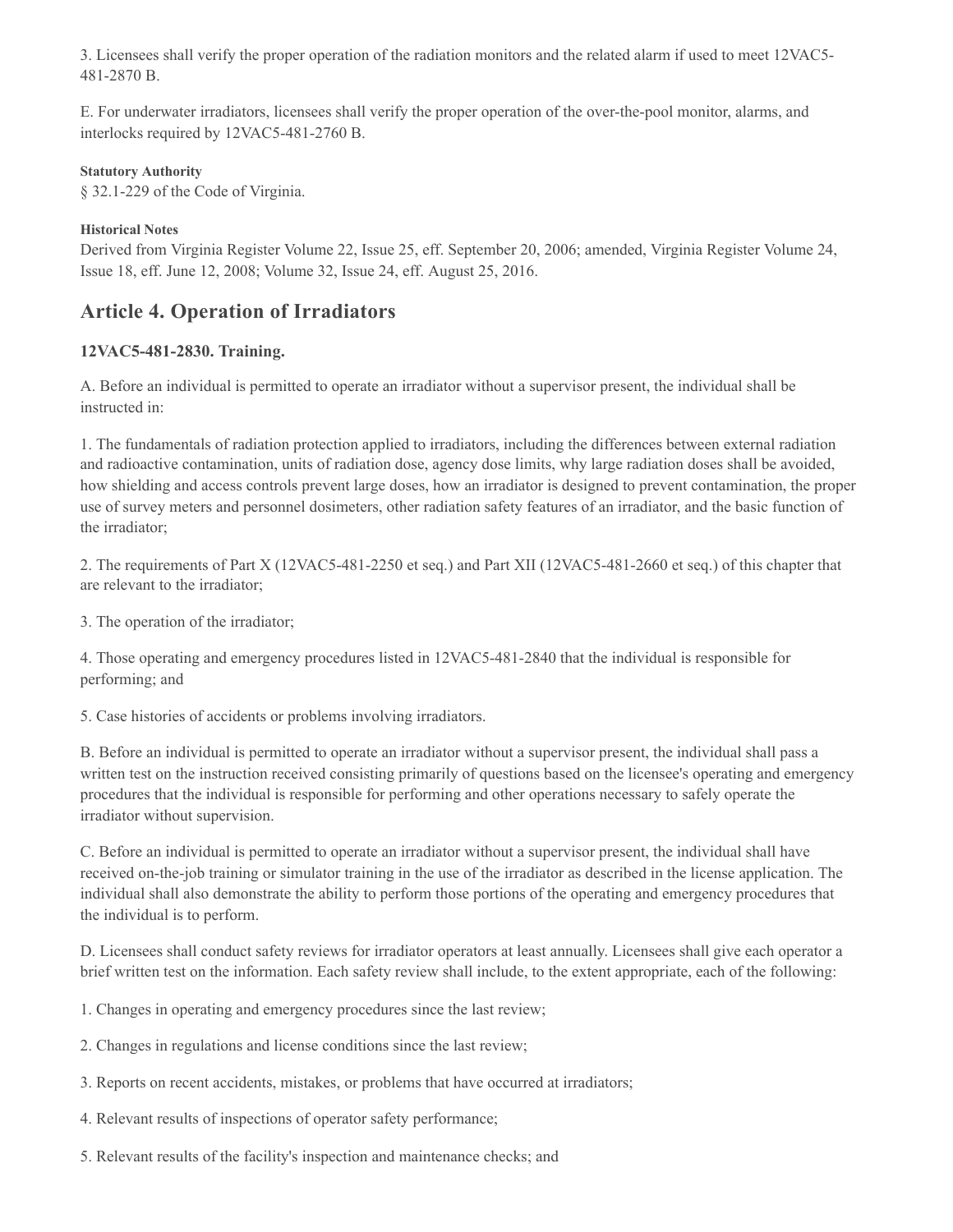6. A drill to practice an emergency or abnormal event procedure.

E. Licensees shall evaluate the safety performance of each irradiator operator at least annually to ensure that regulations, license conditions, and operating and emergency procedures are followed. Licensees shall discuss the results of the evaluation with the operator and shall instruct the operator on how to correct mistakes or deficiencies observed.

F. Individuals who will be permitted unescorted access to the radiation room of the irradiator or the area around the pool of an underwater irradiator, but who have not received the training required for operators or for the radiation safety officer, shall be instructed and tested in precautions they shall take to avoid radiation exposure, procedures or parts of procedures listed in 12VAC5-481-2840 that they are expected to perform or comply with, and their proper response to alarms required in this part. Tests may be oral.

G. Individuals who shall be prepared to respond to alarms required by 12VAC5-481-2730 B and I, 12VAC5-481-2750 A, 12VAC5-481-2760, and 12VAC5-481-2870 B shall be trained and tested on how to respond. Each individual shall be retested at least once a year. Tests may be oral.

#### **Statutory Authority**

§ 32.1-229 of the Code of Virginia.

#### **Historical Notes**

Derived from Virginia Register Volume 22, Issue 25, eff. September 20, 2006; amended, Virginia Register Volume 24, Issue 18, eff. June 12, 2008; Volume 32, Issue 24, eff. August 25, 2016.

#### **12VAC5-481-2840. Operating and emergency procedures.**

A. Licensees shall have and follow written operating procedures for:

- 1. Operation of the irradiator, including entering and leaving the radiation room;
- 2. Use of personnel dosimeters;
- 3. Surveying the shielding of panoramic irradiators;

4. Monitoring pool water for contamination while the water is in the pool and before release of pool water to unrestricted areas;

5. Leak testing of sources;

- 6. Inspection and maintenance checks required by 12VAC5-481-2880;
- 7. Loading, unloading, and repositioning sources if the operations will be performed by the licensee; and

8. Inspection of movable shielding required by 12VAC5-481-2730, if applicable.

B. Licensees shall have and follow written emergency or abnormal event procedures appropriate for the irradiator type for:

1. Sources stuck in the unshielded position;

- 2. Personnel overexposures;
- 3. A radiation alarm from the product exit portal monitor or pool monitor;
- 4. Detection of leaking sources, pool contamination, or alarm caused by contamination of pool water;
- 5. A low or high water level indicator, an abnormal water loss, or leakage from the source storage pool;
- 6. A prolonged loss of electrical power;
- 7. A fire alarm or explosion in the radiation room;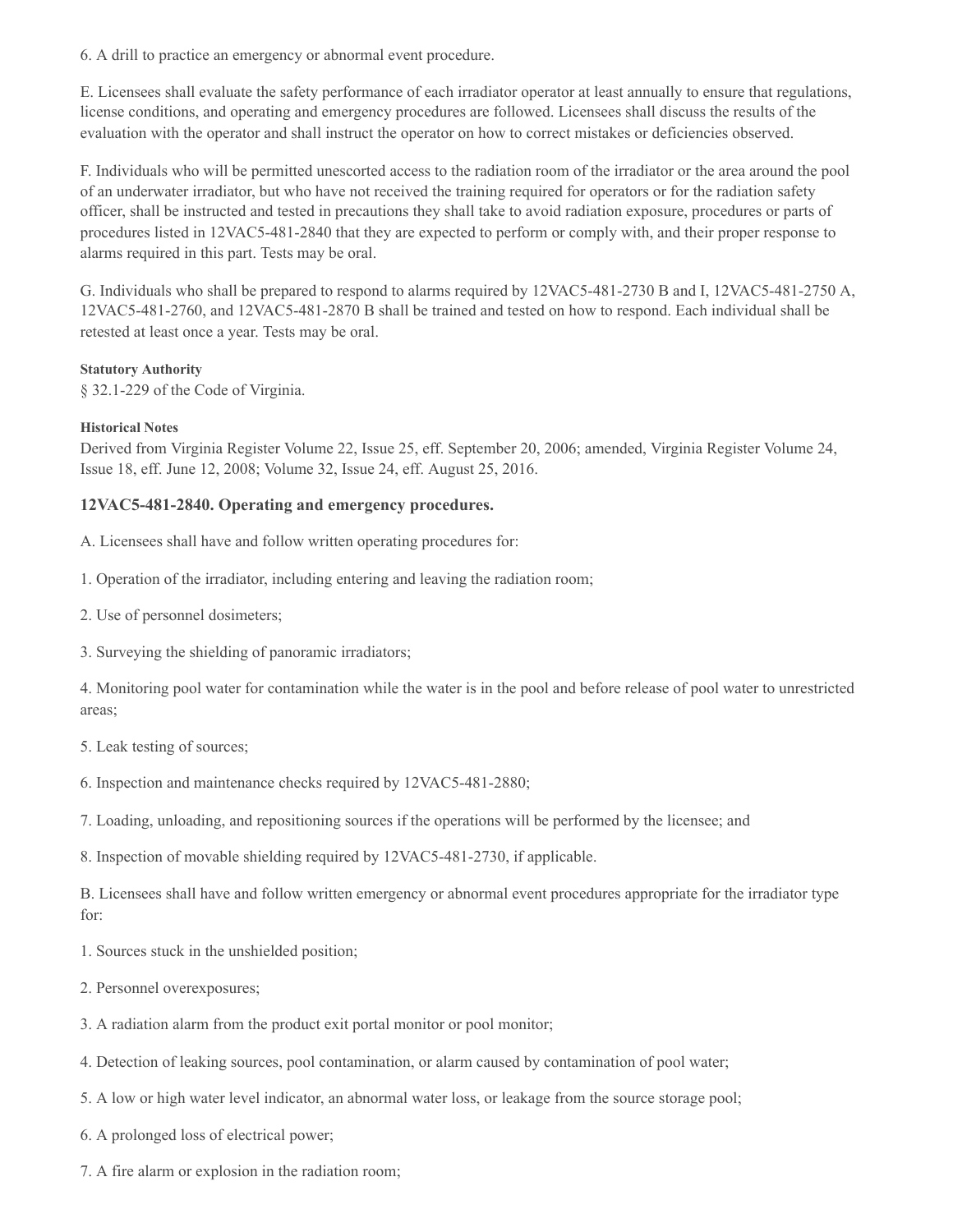8. An alarm indicating unauthorized entry into the radiation room, area around pool, or another alarmed area;

9. Natural phenomena, including an earthquake, a tornado, flooding, or other phenomena as appropriate for the geographical location of the facility; and

10. The jamming of automatic conveyor systems.

C. Licensees may revise operating and emergency procedures without agency approval only if all of the following conditions are met:

1. The revisions do not reduce the safety of the facility;

2. The revisions are consistent with the outline or summary of procedures submitted with the license application;

3. The revisions have been reviewed and approved by the radiation safety officer; and

4. The users or operators are instructed and tested on the revised procedures before they are put into use.

#### **Statutory Authority**

§ 32.1-229 of the Code of Virginia.

#### **Historical Notes**

Derived from Virginia Register Volume 22, Issue 25, eff. September 20, 2006; amended, Virginia Register Volume 24, Issue 18, eff. June 12, 2008; Volume 32, Issue 24, eff. August 25, 2016.

## **12VAC5-481-2850. Personnel monitoring.**

A. Irradiator operators shall wear a personnel dosimeter while operating a panoramic irradiator or while in the area around the pool of an underwater irradiator. The personnel dosimeter must be capable of detecting high energy photons in the normal and accident dose ranges (see 12VAC5-481-750). Each personnel dosimeter shall be assigned to and worn by only one individual. Film badges shall be processed at least monthly, and other personnel dosimeters that require replacement shall be evaluated at least quarterly or promptly after replacement, whichever is more frequent.

B. Other individuals who enter the radiation room of a panoramic irradiator shall wear a dosimeter, which may be a pocket dosimeter. For groups of visitors, only two people who enter the radiation room are required to wear dosimeters. If pocket dosimeters are used to meet the requirements of this subsection, a check of their response to radiation shall be done at least annually. Acceptable dosimeters shall read within plus or minus 30% of the true radiation dose.

#### **Statutory Authority**

§ 32.1-229 of the Code of Virginia.

## **Historical Notes**

Derived from Virginia Register Volume 22, Issue 25, eff. September 20, 2006; amended, Virginia Register Volume 24, Issue 18, eff. June 12, 2008; Volume 32, Issue 24, eff. August 25, 2016; Volume 37, Issue 25, eff. January 14, 2022; Errata, 38:4 VA.R. 478 October 11, 2021.

## **12VAC5-481-2860. Radiation surveys.**

A. A radiation survey of the area outside the shielding of the radiation room of a panoramic irradiator shall be conducted with the sources in the exposed position before the facility starts to operate. A radiation survey of the area above the pool of pool irradiators shall be conducted after the sources are loaded but before the facility starts to operate. Additional radiation surveys of the shielding shall be performed at intervals not to exceed three years and before resuming operation after addition of new sources or any modification to the radiation room shielding or structure that might increase dose rates.

B. If the radiation levels specified in 12VAC5-481-2740 are exceeded, the facility shall be modified to comply with the requirements in 12VAC5-481-2740.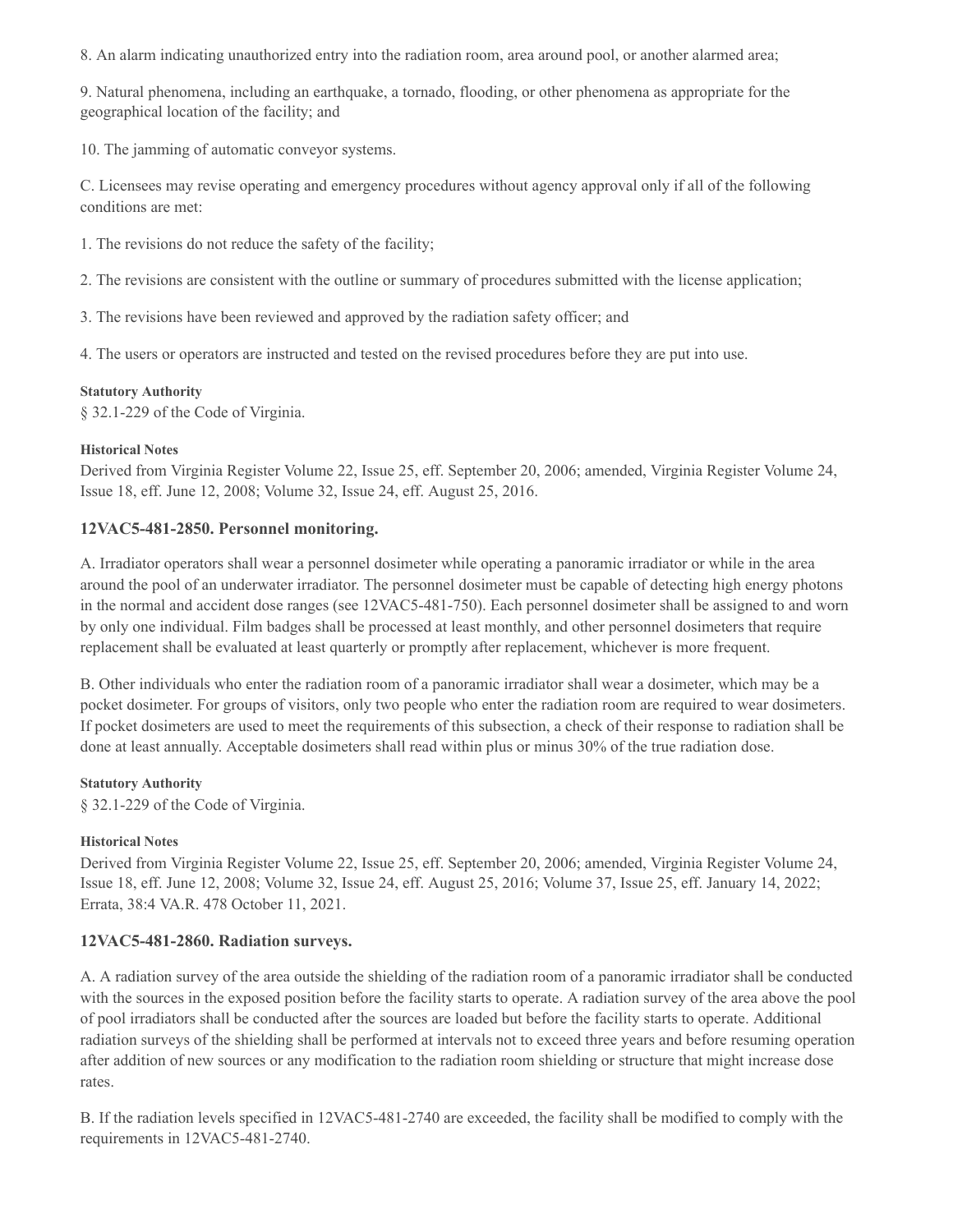C. Portable radiation survey meters shall be calibrated at least annually to an accuracy of plus or minus 20% for the gamma energy of the sources in use. The calibration shall be done at two points on each scale or for digital instruments at one point per decade over the range that will be used. Portable radiation survey meters shall be of a type that does not saturate and read zero at high radiation dose rates.

D. Water from the irradiator pool, other potentially contaminated liquids, and sediments from pool vacuuming shall be monitored for radioactive contamination before release to unrestricted areas. Radioactive concentrations shall not exceed those specified in Table 2, Column 2 or Table 3 of Appendix B to 10 CFR Part 20.

E. Before releasing resins for unrestricted use, they shall be monitored in an area with a background level less than 0.05 mrem ( $0.5 \mu Sv$ ) per hour. The resins may be released only if the survey does not detect radiation levels above background radiation levels. The survey meter used shall be capable of detecting radiation levels of 0.05 mrem (0.5 μSv) per hour.

#### **Statutory Authority**

§ 32.1-229 of the Code of Virginia.

#### **Historical Notes**

Derived from Virginia Register Volume 22, Issue 25, eff. September 20, 2006; amended, Virginia Register Volume 24, Issue 18, eff. June 12, 2008; Volume 32, Issue 24, eff. August 25, 2016.

## **12VAC5-481-2870. Detection of leaking sources.**

A. Each dry-source-storage sealed source shall be tested for leakage at intervals not to exceed six months using a leak test kit or method approved by the agency, NRC, or another agreement state. In the absence of a certificate from a transferor that a test has been made within the six months before the transfer, the sealed source may not be used until tested. The test shall be capable of detecting the presence of 0.005 μCi (200 Bq) of radioactive material and shall be performed by a person approved by the agency, the NRC, or another agreement state to perform the test.

B. For pool irradiators, sources may not be put into the pool unless the licensee tests the sources for leaks or has a certificate from a transferor that a leak test has been done within the six months before the transfer. Water from the pool shall be checked for contamination each day the irradiator operates. The check may be done either by using a radiation monitor on a pool water circulating system or by analysis of a sample of pool water. If a check for contamination is done by analysis of a sample of pool water, the results of the analysis shall be available within 24 hours. If the licensee uses a radiation monitor on a pool water circulating system, the detection of above normal radiation levels shall activate an alarm. The alarm set-point shall be set as low as practical, but high enough to avoid false alarms. The licensee may reset the alarm set-point to a higher level if necessary to operate the pool water purification system to clean up contamination in the pool if specifically provided for in written emergency procedures.

C. If a leaking source is detected, the licensee shall arrange to remove the leaking source from service and have it decontaminated, repaired, or disposed of by an agency, the NRC, or another agreement state licensee that is authorized to perform these functions. The licensee shall promptly check its personnel, equipment, facilities, and irradiated product for radioactive contamination. No product may be shipped until the product has been checked and found free of contamination. If a product has been shipped that may have been inadvertently contaminated, the licensee shall arrange to locate and survey that product for contamination. If any personnel are found to be contaminated, decontamination shall be performed promptly. If contaminated equipment, facilities, or products are found, the licensee shall arrange to have them decontaminated or disposed of by an agency, the NRC, or another agreement state licensee that is authorized to perform these functions. If a pool is contaminated, the licensee shall arrange to clean the pool until the contamination levels do not exceed the appropriate concentration in Table 2, Column 2 of Appendix B to 10 CFR Part 20. (See 12VAC5-481-1110 for reporting requirements.)

#### **Statutory Authority**

§ 32.1-229 of the Code of Virginia.

#### **Historical Notes**

Derived from Virginia Register Volume 22, Issue 25, eff. September 20, 2006; amended, Virginia Register Volume 24, Issue 18, eff. June 12, 2008; Volume 25, Issue 2, eff. November 1, 2008; Volume 32, Issue 24, eff. August 25, 2016.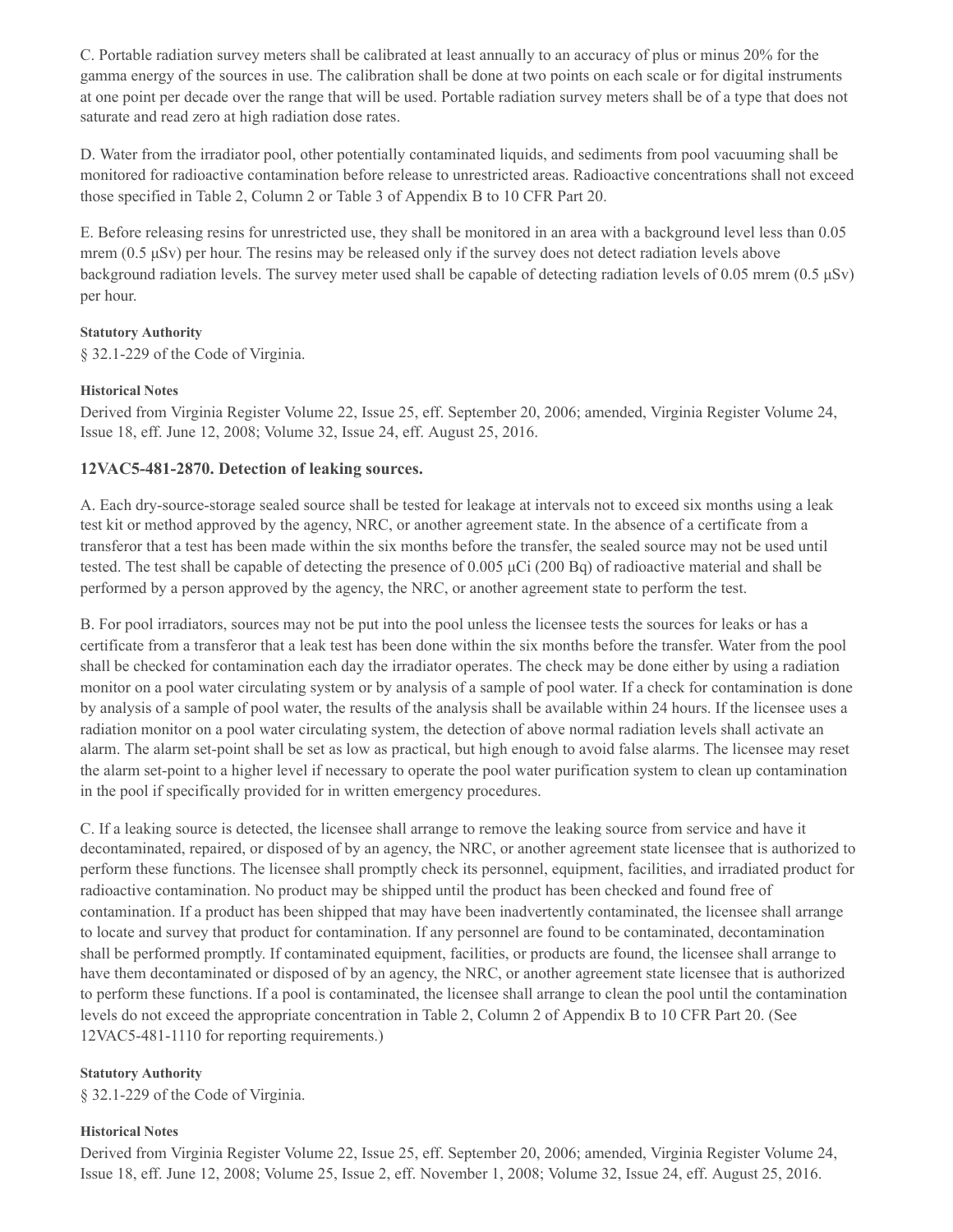#### **12VAC5-481-2880. Inspection and maintenance.**

A. Licensees shall perform inspection and maintenance checks that include, as a minimum, each of the following at the frequency specified in the license or license application:

1. Operability of each aspect of the access control system required by 12VAC5-481-2730;

2. Functioning of the source position indicator required by 12VAC5-481-2770 B;

3. Operability of the radiation monitor for radioactive contamination in pool water required by 12VAC5-481-2870 B using a radiation check source, if applicable;

4. Operability of the over-pool radiation monitor at underwater irradiators as required by 12VAC5-481-2760 B;

5. Operability of the product exit monitor required by 12VAC5-481-2760 A;

6. Operability of the emergency source return control required by 12VAC5-481-2770 C;

7. Leak-tightness of systems through which pool water circulates (visual inspection);

8. Operability of the heat and smoke detectors and extinguisher system required by 12VAC5-481-2750 (but without turning extinguishers on);

9. Operability of the means of pool water replenishment required by 12VAC5-481-2780 C;

10. Operability of the indicators of high and low pool water levels required by 12VAC5-481-2780 D;

11. Operability of the intrusion alarm required by 12VAC5-481-2730 I, if applicable;

12. Functioning and wear of the system, mechanisms, and cables used to raise and lower sources;

13. Condition of the barrier to prevent products from hitting the sources or source mechanism as required by 12VAC5- 481-2790;

14. Amount of water added to the pool to determine if the pool is leaking;

15. Electrical wiring on required safety systems for radiation damage; and

16. Pool water conductivity measurements and analysis as required by 12VAC5-481-2890 B.

B. Malfunctions and defects found during inspection and maintenance checks shall be repaired without undue delay.

## **Statutory Authority**

§ 32.1-229 of the Code of Virginia.

## **Historical Notes**

Derived from Virginia Register Volume 22, Issue 25, eff. September 20, 2006; amended, Virginia Register Volume 24, Issue 18, eff. June 12, 2008; Volume 32, Issue 24, eff. August 25, 2016.

## **12VAC5-481-2890. Pool water purity.**

A. Pool water purification system shall be run sufficiently to maintain the conductivity of the pool water below 20 microsiemens per centimeter under normal circumstances. If pool water conductivity rises above 20 microsiemens per centimeter, licensees shall take prompt actions to lower pool water conductivity and shall take corrective actions to prevent future recurrences.

B. Licensees shall measure the pool water conductivity frequently enough, but no less than weekly, to assure that the conductivity remains below 20 microsiemens per centimeter. Conductivity meters shall be calibrated at least annually.

#### **Statutory Authority**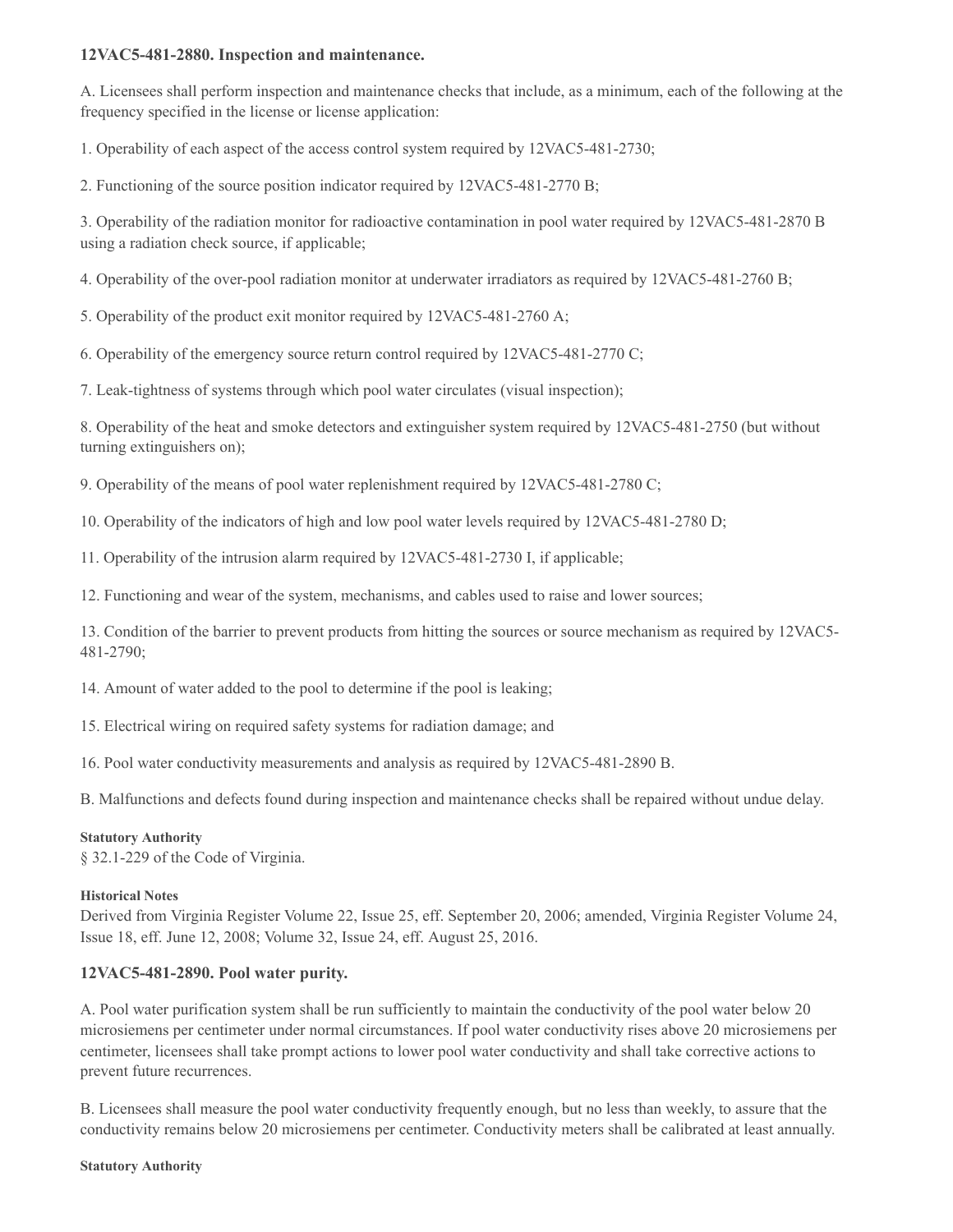#### § 32.1-229 of the Code of Virginia.

#### **Historical Notes**

Derived from Virginia Register Volume 22, Issue 25, eff. September 20, 2006; amended, Virginia Register Volume 24, Issue 18, eff. June 12, 2008; Volume 32, Issue 24, eff. August 25, 2016.

## **12VAC5-481-2900. Attendance during operation.**

A. Both an irradiator operator and at least one other individual who is trained on how to respond and prepared to promptly render or summon assistance if the access control alarm sounds shall be present on site:

1. Whenever the irradiator is operated using an automatic product conveyor system; and

2. Whenever the product is moved into or out of the radiation room when the irradiator is operated in a batch mode.

B. At a panoramic irradiator at which static irradiations (no movement of the product) are occurring, a person who has received the training on how to respond to alarms described in 12VAC5-481-2830 G shall be on site.

C. At an underwater irradiator, an irradiator operator shall be present at the facility whenever the product is moved into or out of the pool. Individuals who move the product into or out of the pool of an underwater irradiator need not be qualified as irradiator operators; however, they shall have received the training described in 12VAC5-481-2830 F and G. Static irradiations may be performed without a person present at the facility.

#### **Statutory Authority**

§ 32.1-229 of the Code of Virginia.

#### **Historical Notes**

Derived from Virginia Register Volume 22, Issue 25, eff. September 20, 2006; amended, Virginia Register Volume 24, Issue 18, eff. June 12, 2008; Volume 32, Issue 24, eff. August 25, 2016.

## **12VAC5-481-2910. Entering and leaving the radiation room.**

A. Upon first entering the radiation room of a panoramic irradiator after an irradiation, the irradiator operator shall use a survey meter to determine that the source has returned to the fully shielded position. The operator shall check the functioning of the survey meter with a radiation check source prior to entry.

B. Before exiting from and locking the door to the radiation room of a panoramic irradiator prior to a planned irradiation, the irradiator operator shall:

1. Visually inspect the entire radiation room to verify that no one else is in it; and

2. Activate a control in the radiation room that permits the sources to be moved from the shielded position only if the door to the radiation room is locked within a preset time after setting the control.

C. During a power failure, the area around the pool of an underwater irradiator may not be entered without using an operable and calibrated radiation survey meter unless the over-the-pool monitor required by 12VAC5-481-2760 B is operating with backup power.

## **Statutory Authority**

§ 32.1-229 of the Code of Virginia.

## **Historical Notes**

Derived from Virginia Register Volume 22, Issue 25, eff. September 20, 2006; amended, Virginia Register Volume 24, Issue 18, eff. June 12, 2008; Volume 32, Issue 24, eff. August 25, 2016.

## **12VAC5-481-2920. Irradiation of explosive or flammable materials.**

A. Irradiation of explosive material is prohibited unless the licensee has received prior written authorization from the agency. Authorization will not be granted unless the licensee can demonstrate that denotation of the explosive would not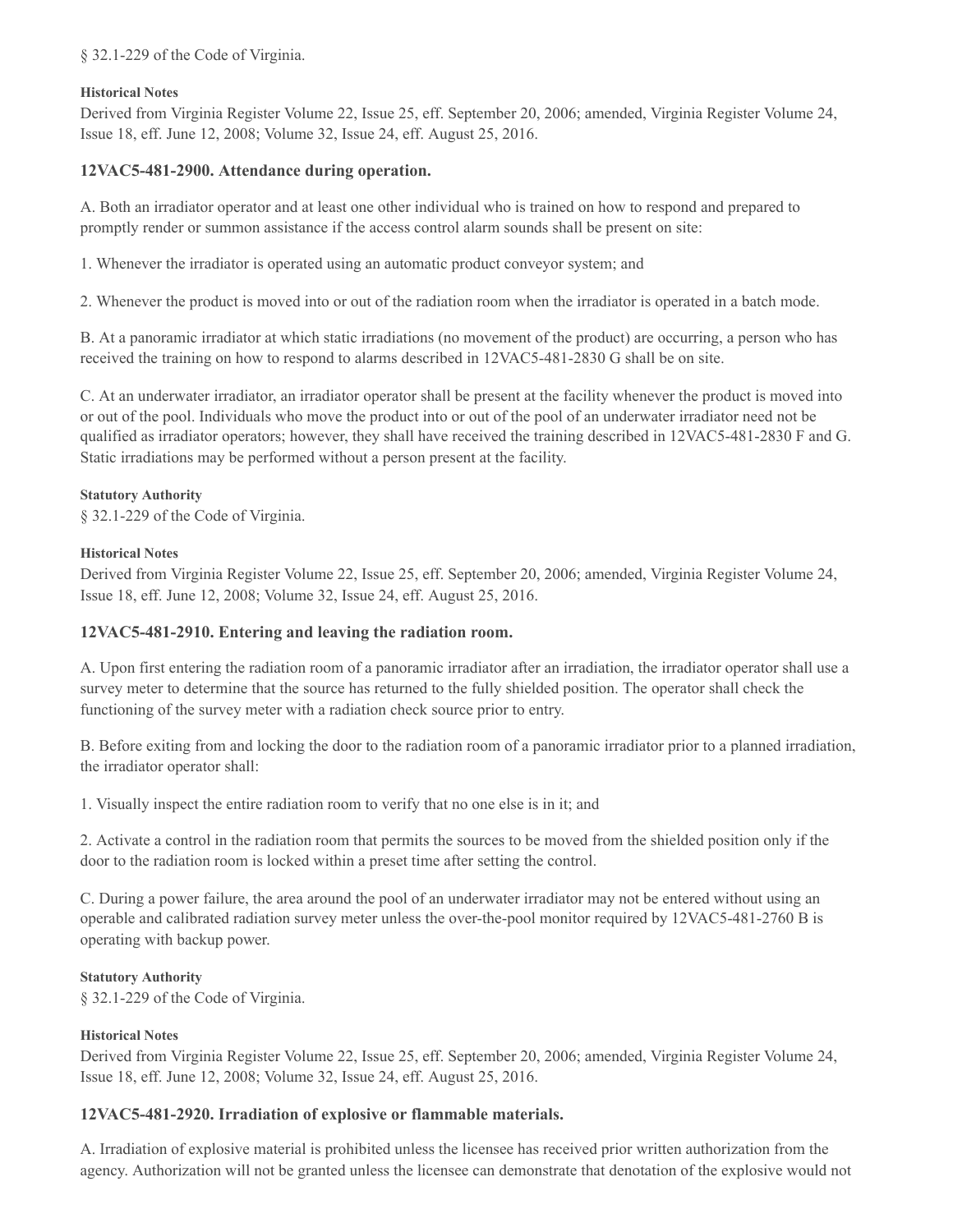rupture the sealed sources, injure personnel, damage safety systems, or cause radiation overexposures to personnel.

B. Irradiation of more than small quantities of flammable material (flash point below 140ºF) is prohibited in panoramic irradiators unless the licensee has received prior written authorization from the agency. Authorization will not be granted unless the licensee can demonstrate that a fire in the radiation room could be controlled without damage to sealed sources or safety systems and without radiation overexposures to personnel.

#### **Statutory Authority**

§ 32.1-229 of the Code of Virginia.

#### **Historical Notes**

Derived from Virginia Register Volume 22, Issue 25, eff. September 20, 2006; amended, Virginia Register Volume 24, Issue 18, eff. June 12, 2008; Volume 32, Issue 24, eff. August 25, 2016.

# **Article 5. Records**

## **12VAC5-481-2930. Records and retention periods.**

Licensees shall maintain the following records at the irradiator for the periods specified:

1. A copy of the license, license conditions, documents incorporated into a license by reference, and amendments thereto until superseded by new documents or until the agency terminates the license for documents not superseded.

2. Records of each individual's training, tests, and safety reviews provided to meet the requirements of 12VAC5-481- 2830 until three years after the individual terminates work.

3. Records of the annual evaluations of the safety performance of irradiator operators required by 12VAC5-481-2830 E for three years after the evaluations.

4. A copy of the current operating and emergency procedures required by 12VAC5-481-2840 until superseded or the agency terminates the license. Records of the radiation safety officer's review and approval of changes in procedures as required by 12VAC5-481-2840 C retained for three years from the date of the change.

5. Evaluations of personnel dosimeters required by 12VAC5-481-2850 until the agency terminates the license.

6. Records of radiation surveys required by 12VAC5-481-2860 for three years from the date of the survey.

7. Records of radiation survey meter calibrations required by 12VAC5-481-2860 and pool water conductivity meter calibrations required by 12VAC5-481-2890 B until three years from the date of calibration.

8. Records of the results of leak tests required by 12VAC5-481-2870 A and the results of contamination checks required by 12VAC5-481-2870 B for three years from the date of each test.

9. Records of inspection and maintenance checks required by 12VAC5-481-2880 for three years.

10. Records of major malfunctions, significant defects, operating difficulties or irregularities, and major operating problems that involve required radiation safety equipment for three years after repairs are completed.

11. Records of receipt, transfer, and disposal, of all licensed sealed sources as required by 12VAC5-481-571 and 12VAC5-481-3100.

12. Records on the design checks required by 12VAC5-481-2810 and the construction control checks as required by 12VAC5-481-2820 until the license is terminated. The records shall be signed and dated. The title or qualification of the person signing shall be included.

13. Records related to decommissioning of the irradiator as required by 12VAC5-481-450 C.

#### **Statutory Authority**

§ 32.1-229 of the Code of Virginia.